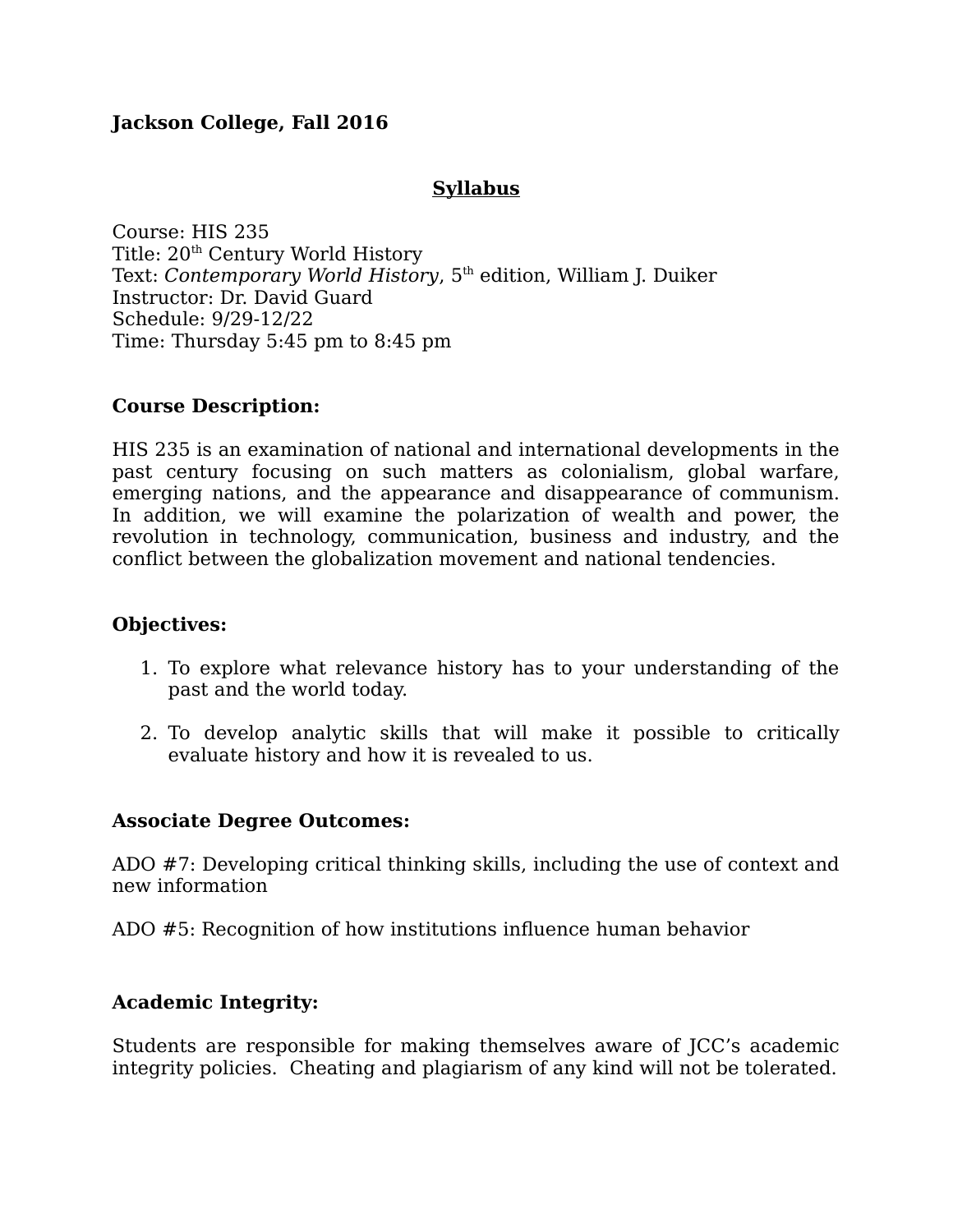# **Attendance:**

Regular attendance is required. Please see me if you have any conflicts that cannot be avoided.

# **General Courtesy Guidelines:**

- 1. Class attendance is essential. If you do not attend class regularly, you will likely earn a poor grade.
- 2. Tardiness and leaving class early will not be tolerated. Arriving late and leaving early is disruptive and disrespectful.
- 3. No food or drinks in class.
- 4. Treat others with respect. It is fine to disagree with someone's opinion, but it is not acceptable to disrespect, demean, belittle, interrupt, or shout down others.

# **Grading Scale:**

| 93-100 % | 4.0     | A         |
|----------|---------|-----------|
| 86-92    | 3.5     | <b>BA</b> |
| 81-85    | 3.0     | B         |
| 76-80    | 2.5     | CB        |
| 71-75    | 2.0     | C.        |
| 66-70    | 1.5     | DС        |
| 60-65    | $1.0\,$ | D         |
| $0 - 59$ | 0.0     | E.        |

## **Assignments:**

| Attendance and participation:      | 50 points      |
|------------------------------------|----------------|
| Midterm and final examination:     | 50 points each |
| Out of class essays (three total): | 50 points each |
|                                    |                |

Total possible points: 300

## **Course topics and schedule:**

| 9-29   | Introduction and historical overview.                 |
|--------|-------------------------------------------------------|
| $10-6$ | Industrialization and imperialism. Text chapters 1-3. |
| 10-13  | World War I and its impact. Chapter 4.                |